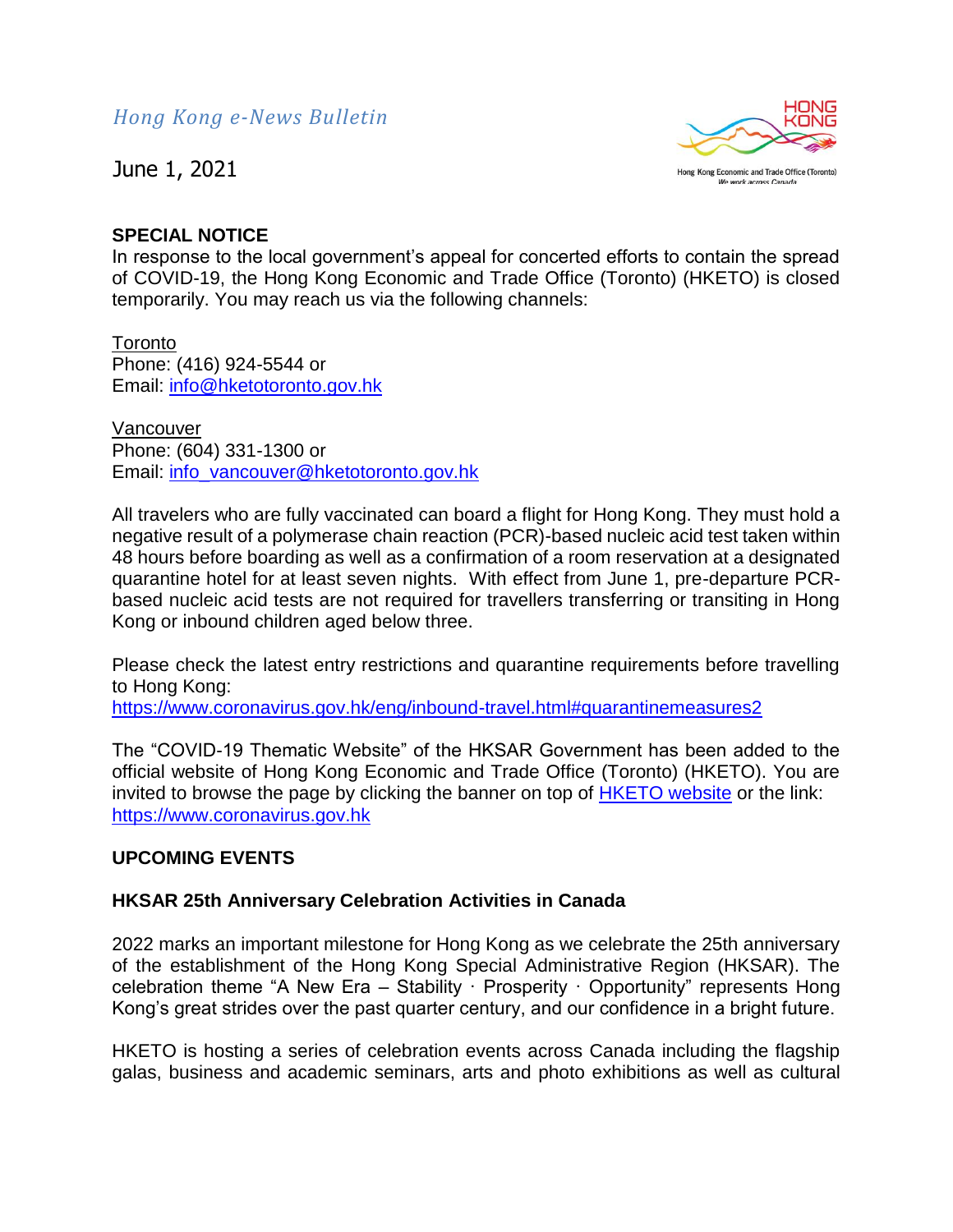June 1, 2021



performances starting from May. HKETO invite the partnership from all sectors in the communities in building a more resilient and thriving Hong Kong. For details of the events, please visit:<https://25a.hketo.ca/>

# **1) Hong Kong Arts Exhibitions in Toronto and Vancouver**

The Hong Kong Arts Exhibitions aim to showcase how Hong Kong artists adopt traditional craft to create culturally-rich contemporary artworks including bamboo steamer tower, mini cheongsam dummies, lion head crafts, galvanized iron coffee dripper set and letter boxes for home deco or use in daily life, as well as contemporary cheongsams and flower buttons. The making of these artworks are considered an intangible part of Hong Kong's cultural heritage and craftsmanship.

The exhibitions are jointly presented by HKETO and the Hong Kong Arts Centre, supported by the Hong Kong Tourism Board in Canada, and organised by CanAsia Creative Exchange in Toronto and DramaOne in Vancouver respectively.

**a) "Beyond Borders: Reshaping the Ordinaries of Hong Kong" (**超越界限:重 塑香港日常**) Exhibition in Toronto**

Date: May 30 to June 28 Venue: The Oval & Upper Oval, Yorkville Village (55 Avenue Road, Suite 2250, Toronto)

**b) "Beyond Borders: Traces of Hong Kong Stories" (**超越界限:尋找香港故事**) Exhibition in Vancouver**

Date: June 13 to July 3 Venue: CF Richmond Centre (6551 No. 3 Rd, Richmond, BC)

**c) Beyond Borders Online Talk 1: "How can we apply the Intangible Cultural Heritage into our society's sustainable life?"**

Date: June 16 (Thursday) Time: 19:00 - 20:00 (PDT) / 22:00 - 23:00 (EDT)

Speakers:

Ms. Connie LAM, Executive Director, Hong Kong Arts Centre Ms. Jaffa LAM, Academic Head, Hong Kong Art School

For registration:<https://forms.gle/2bSP7M4g3fUEzexZ8>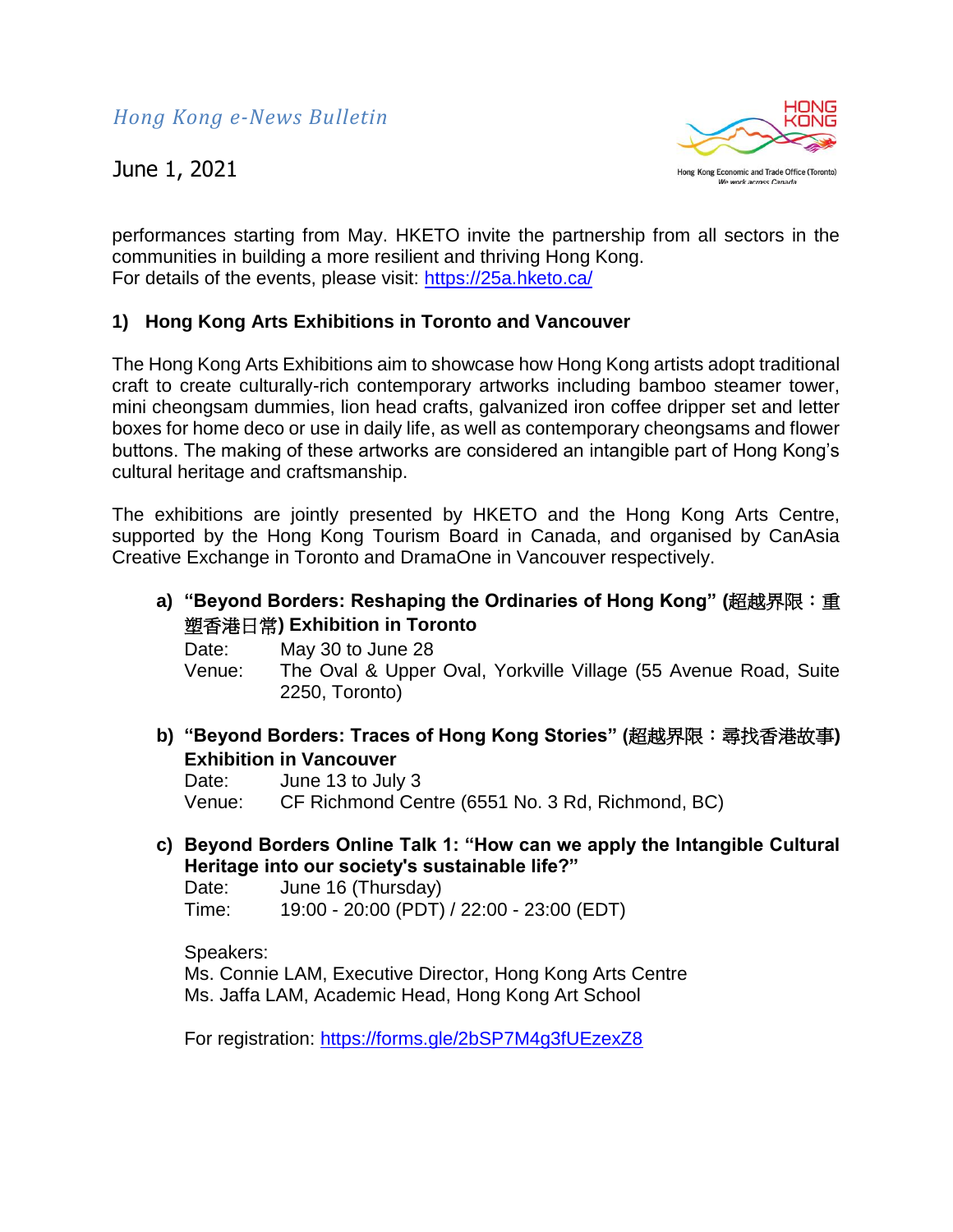June 1, 2021



**d) Beyond Borders Online Talk 2: "How can we bring a new creation into the traditional artisanship alongside its preservation?"** 

Date: June 21 (Tuesday) Time: 19:00 - 20:00 (PDT) / 22:00 - 23:00 (EDT)

#### Speakers:

Ms. Lam Ka-yu, Inkgo, Bamboo Steamer Contemporary Artist Mr. Luk Tsing-yuen, Galvanised Iron Contemporary Artist

Facilitator: Ms. Jaffa LAM, Academic Head, Hong Kong Art School

For registration:<https://forms.gle/SunQv6TVZaLcdQDd9>

**e) Beyond Borders Online Workshop: "Demonstration of bamboo steamer making"**

Date: 29 June, 2022 (Wednesday) Time: 19:00 - 20:00 (PDT) / 22:00 - 23:00 (EDT)

Instructor: Ms. Lam Ka-yu, Inkgo, Bamboo Steamer Contemporary Artist

For registration:<https://forms.gle/Zo5ADgRBrV6nraVq8>

# **2) Hong Kong Cantonese Opera Costume Exhibition cum Performance Programme (**香港粵劇服飾藏品展演計劃**)**

Cantonese opera is one of the intangible heritage cultures of Hong Kong. Starlight Chinese Opera Performing Arts Centre will organise a Cantonese Opera performance as part of the Canada-Hong Kong Young Cantonese Opera Cultural Exchange Program in July to showcase the beauty of this art. The performance and the programme are supported by HKETO. Details of the performance will be announced later.

# **3) A "Landscape Journey" Photography Exhibition across Canada**

Stunning landscape photographs by Hong Kong young photographer Kelvin Yuen will be featured at a touring photo exhibition across Canada from September to October. Kelvin's award-winning photos, together with selective landscape photos around the world from the Chinese Canadian Photographic Society of Toronto (CCPST) will be displayed. This photo exhibition is jointly presented by HKETO and CCPST.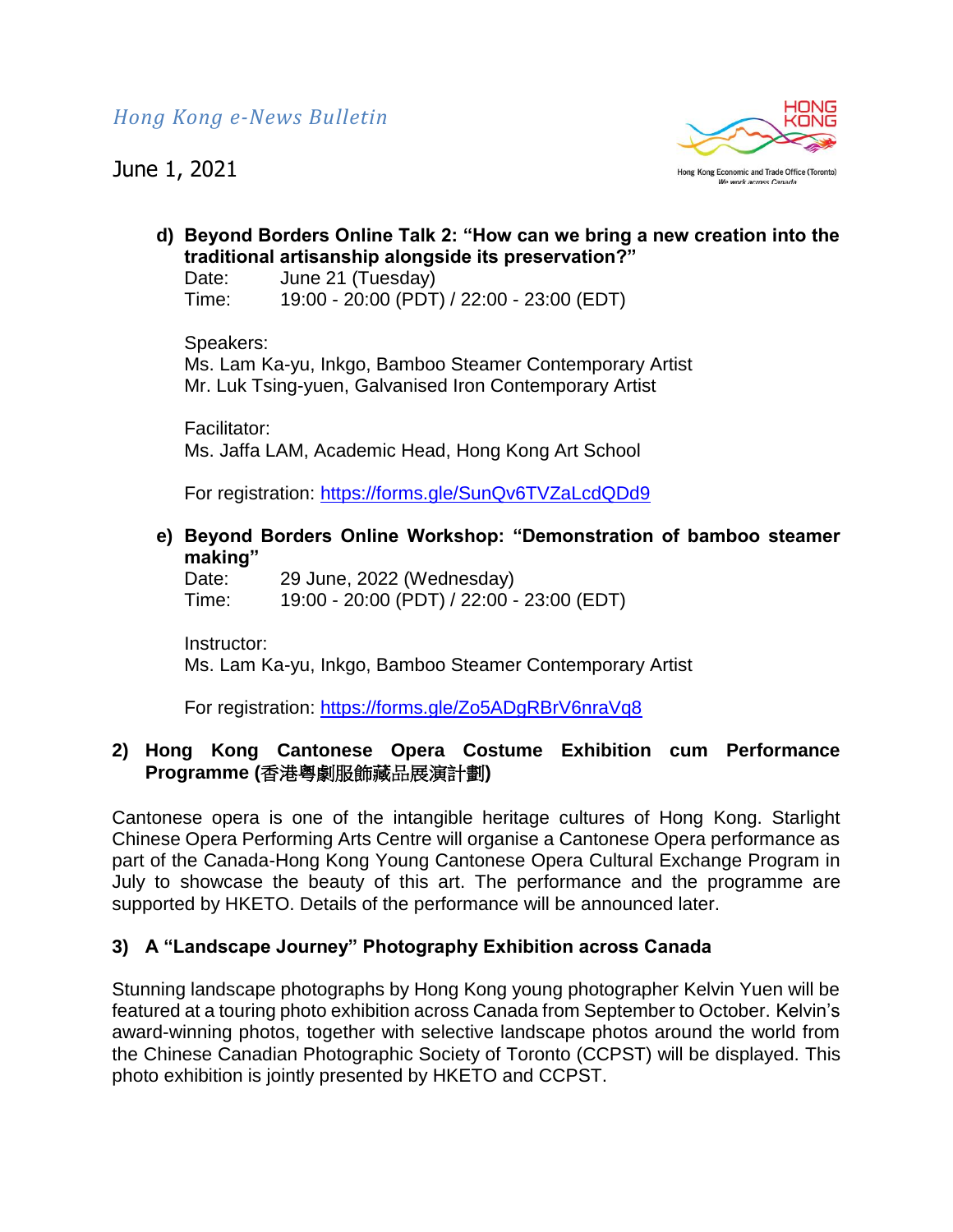June 1, 2021



Hong Kong Economic and Trade Office (Toronto) We work across Canada

Dates and venues in the West Coast are listed below:

September 1 to 9: cSPACE King Edward, Calgary September 5 to 11: CF Pacific Centre, Vancouver September 5 to 18: UBC Robson Square, Vancouver

Other venues for the exhibition will be announced. Please stay tuned!

# **4) HKCBA Annual National Conference & Keynote Luncheon**

The Hong Kong-Canada Business Association (HKCBA) and HKETO will co-host a halfday business conference with a keynote luncheon on September 23. The event will present the latest business opportunities in Asia, share the latest insights from senior business leaders and officials, and suggest strategic and effective ways for Canadian companies to leverage and ultimately to succeed in diversifying their business footprints to Asia via Hong Kong, while celebrating the 25th anniversary of the establishment of the HKSAR.

For details of the event, please visit: <https://www.hkcba.com/events/hkcba-annual-national-conference-keynote-luncheon>

# **OTHER ACTIVITIES**

## **1) Healthcare life science seminar**

The Hong Kong-Canada Business Association (HKCBA) (Ottawa Section), Hong Kong Trade Development Council, Invest Hong Kong and HKETO will join hands to organise a seminar on "Turning Challenges into Opportunities in Healthcare and Life Science" in Ottawa on June 15. The seminar will provide updates to Canadian companies on healthcare trends and life science development in Hong Kong and opportunities offered by the city in these sectors. In addition, information on 2022 Asia Summit on Global Health to be held in Hong Kong later this year will also be available for participants.

Learn more:

[https://ottawa.hkcba.com/events/members-turning-challenges-into-opportunities-in](https://ottawa.hkcba.com/events/members-turning-challenges-into-opportunities-in-healthcare-and-life-sciences)[healthcare-and-life-sciences](https://ottawa.hkcba.com/events/members-turning-challenges-into-opportunities-in-healthcare-and-life-sciences)

## **2) Toronto International Dragon Boat Race Festival**

The 34th Toronto International Dragon Boat Race Festival organised by the Toronto Chinese Business Association will be held at the Centre Island of Toronto on June 18 and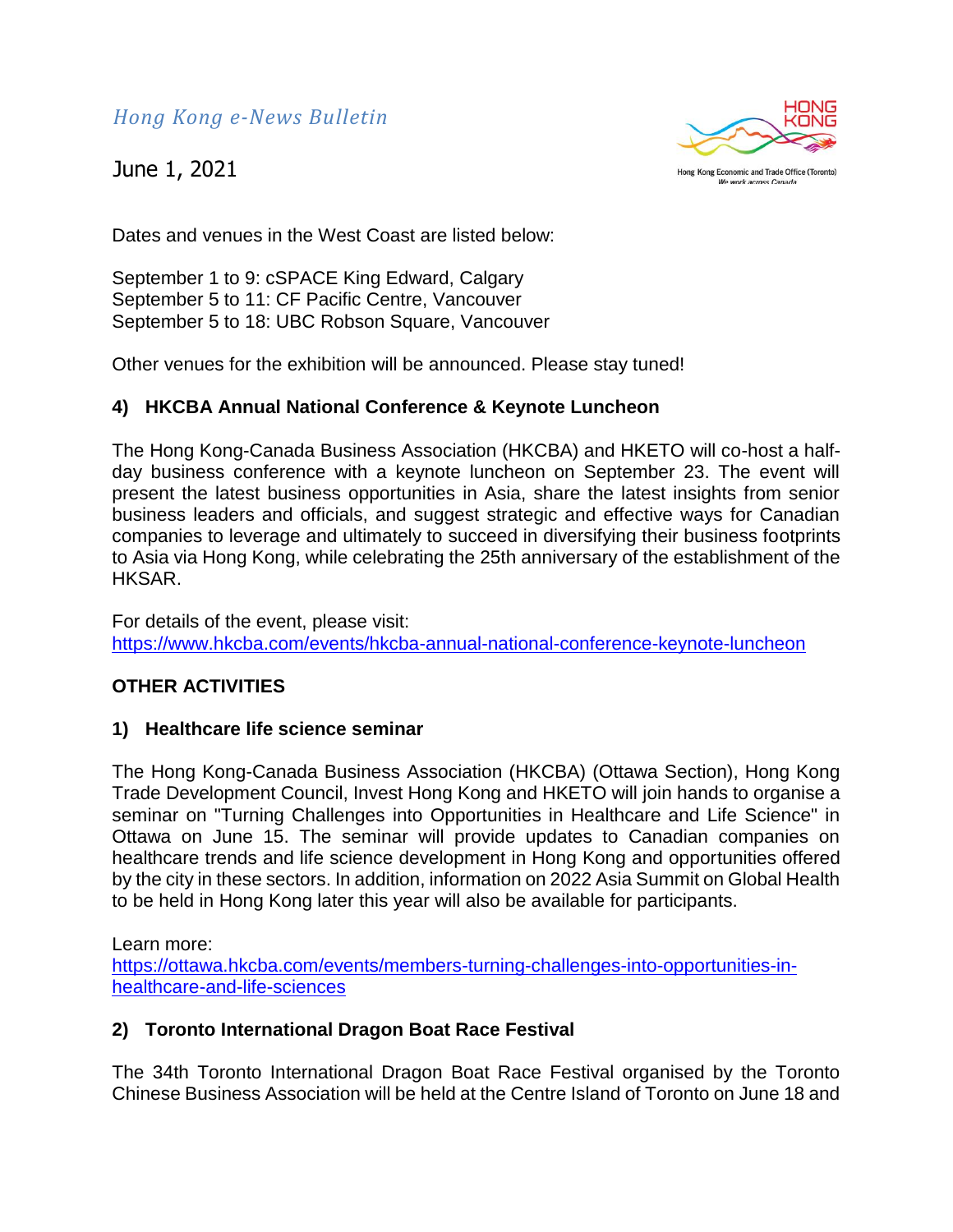June 1, 2021



19. A Hong Kong booth featuring a mini exhibition about the history of dragon boating will be set up at the venue for visitors to learn more about Tuen Ng Festival. HKETO is a sponsor of the event.

Click the following link for details. <http://www.tcbacanada.com/dragon-boat-festival/>

## **3) "The New Era of Hong Kong" event**

The HKCBA (Vancouver Section), Hong Kong Tourism Board in Canada and HKETO will jointly host the "The New Era of Hong Kong" in-person event in Vancouver on June 22. The event will provide updates on Hong Kong's current COVID situation, business environment, and upcoming events for participants. To learn more, please visit HKCBA Vancouver's official website: [https://vancouver.hkcba.com/events/the-new-era-of-hong](https://vancouver.hkcba.com/events/the-new-era-of-hong-kong)[kong](https://vancouver.hkcba.com/events/the-new-era-of-hong-kong)

# **RECENT ACTIVITIES**

## **HKETO Director joins virtual workshop to promote career opportunities in Hong Kong**

Director of the HKETO, Ms Emily Mo, joined the virtual Asian Studies workshop series entitled "Careers and Engagement in Asia" organised by the Department of Asian Studies of the University of British Columbia on May 17 to promote the career opportunities in Hong Kong.

Speaking at the workshop, Ms Mo updated participating students on the latest development and business advantages of Hong Kong. For instance, over 9 000 companies in Hong Kong have their parent companies outside Hong Kong. Talents can always get the chances to work with international companies or organisations, and deal with people from diversified cultures and origins.

The Head of Invest Hong Kong in Canada, Mr Christopher Chen, also elaborated on the job opportunities for overseas students in Hong Kong and highlighted the various admission and scholarship schemes.

Click the following link for details. [https://www.hketotoronto.gov.hk/newsroom/hketo-director-joins-virtual-workshop-to](https://www.hketotoronto.gov.hk/newsroom/hketo-director-joins-virtual-workshop-to-promote-career-opportunities-in-hong-kong.html)[promote-career-opportunities-in-hong-kong.html](https://www.hketotoronto.gov.hk/newsroom/hketo-director-joins-virtual-workshop-to-promote-career-opportunities-in-hong-kong.html)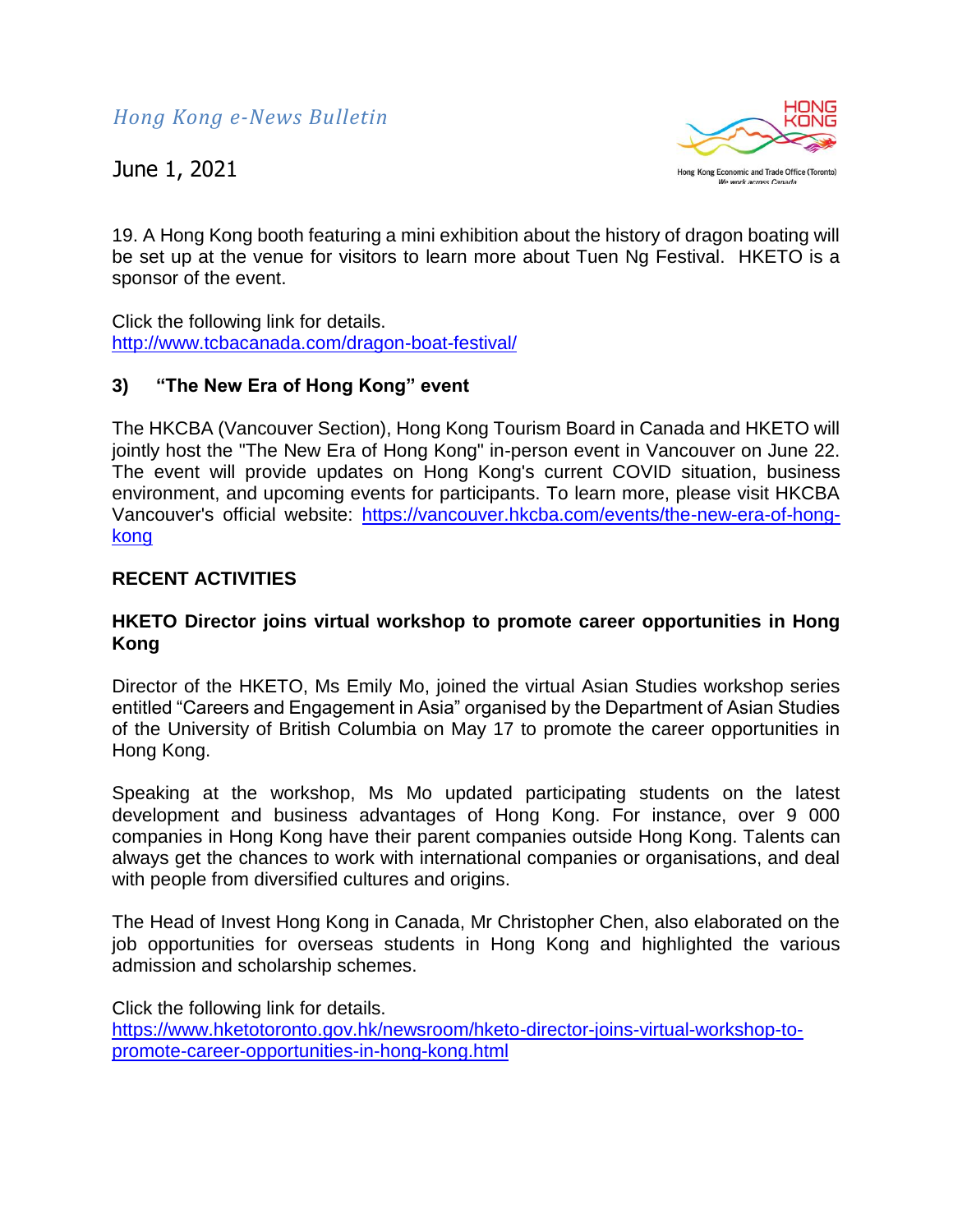

# **HKETO Director promotes Hong Kong as the ideal IP Commercialization platform in Asia**

Director of the HKETO, Ms Emily Mo, joined the "Hong Kong: the IP and Commercialization Platform in Asia for Canadian Companies and Start-Ups" webinar hosted by the HKCBA (Toronto Section) on May 18. This webinar aimed to promote Hong Kong as the ideal Intellectual Property (IP) hub in Asia and the IP commercialization opportunities available in the city.

In delivering a speech at the webinar, Ms Mo noted Hong Kong is fully committed to upholding a robust and effective system of IP protection. According to the World Intellectual Property Organization, Hong Kong ranked among the world's top 20 IP application centers for patents. Ms Mo highlighted that Hong Kong is well placed to be a premier IP trading hub in the region.

The Head of Invest Hong Kong in Canada, Mr Christopher Chen, presented the IP commercialization landscape and opportunities for Canadian companies and start-ups.

Click the following link for details. [https://www.hketotoronto.gov.hk/newsroom/hketo-director-promotes-hong-kong-as-the](https://www.hketotoronto.gov.hk/newsroom/hketo-director-promotes-hong-kong-as-the-ideal-ip-commercialization-platform-in-asia.html)[ideal-ip-commercialization-platform-in-asia.html](https://www.hketotoronto.gov.hk/newsroom/hketo-director-promotes-hong-kong-as-the-ideal-ip-commercialization-platform-in-asia.html)

## **HKSAR 25th anniversary seminar and exhibition on Cantonese opera costumes**

Director of the HKETO, Ms Emily Mo, on May 19 attended the seminar and exhibition on Cantonese opera costumes at Richard Charles Lee Canada-Hong Kong Library of the University of Toronto (Canada-Hong Kong Library) to celebrate the 25th anniversary of the establishment of the HKSAR. The seminar and exhibition are part of the Hong Kong Cantonese Opera Costume Exhibition cum Performance Programme organised by Starlight Chinese Opera Performing Arts Centre.

In delivering the opening remarks, Ms Mo highlighted that Cantonese opera was included in Hong Kong's first intangible cultural heritage list and the HKSAR government continues to invest in the city's hardware and software to promote this cultural heritage.

Ms Mo also remarked that the cultural industries in Hong Kong was given a boost of confidence by the National 14th Five-Year Plan for its clear support towards Hong Kong developing into an East-meets-West centre for international cultural exchange.

At the seminar, Cantonese opera costume designer Ms Mandy Ka-yee Tam from Hong Kong participated virtually and shared her experience in costume design encompassing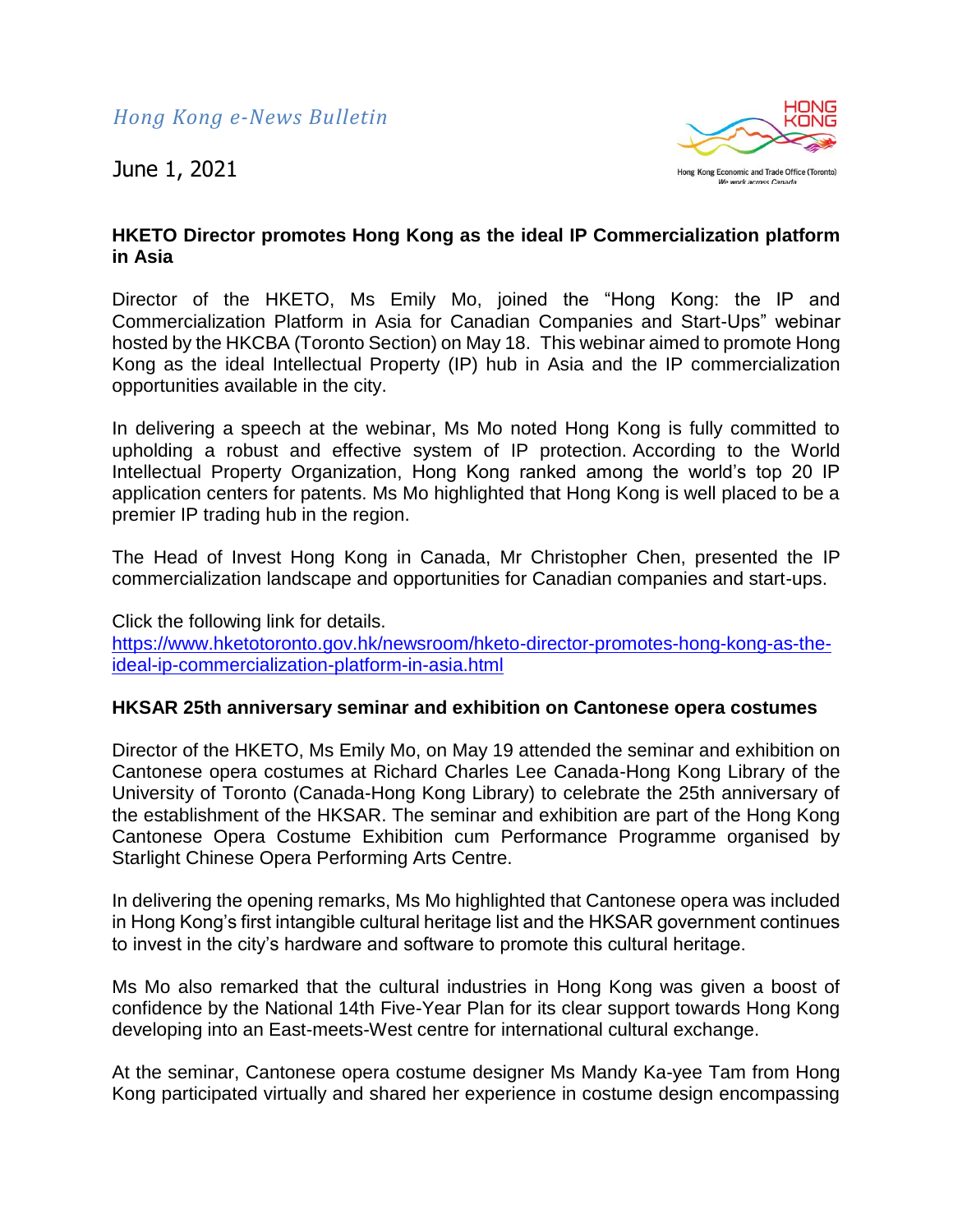June 1, 2021



Chinese and Western elements. Colourful Cantonese opera costumes were also exhibited at the Canada-Hong Kong Library till May 31.

Click the following link for details. [https://www.hketotoronto.gov.hk/newsroom/hksar-25th-anniversary-seminar-and](https://www.hketotoronto.gov.hk/newsroom/hksar-25th-anniversary-seminar-and-exhibition-on-cantonese-opera-costumes.html)[exhibition-on-cantonese-opera-costumes.html](https://www.hketotoronto.gov.hk/newsroom/hksar-25th-anniversary-seminar-and-exhibition-on-cantonese-opera-costumes.html)

## **HKETO Director attends CGTCBA's 24th Annual Gala**

Director of the HKETO, Ms Emily Mo, attended the 24<sup>th</sup> Annual Gala hosted by the Confederation of Greater Toronto Chinese Business Association on May 28.

Speaking at the gala dinner, Ms Mo shared with participants the latest achievements of Hong Kong. Noting Hong Kong continues to be a top international financial market, and continues to have a distinct relationship with Canada, the city remains one of Canada's top ten trading markets in the past decade.

Ms Mo pointed out that Hong Kong is playing an increasingly significant role as a platform for doing business in Asia and Indo-Pacific, including the Guangdong-Hong Kong-Macao Greater Bay Area. She encouraged Canada companies to consider using Hong Kong as a platform to expand in the fastest growing market on the East.

Ms Mo also noted that year 2022 marks an important milestone for Hong Kong as the city is celebrating the 25th anniversary of the establishment of the HKSAR. With the staunch support from the Central Government, Hong Kong has successfully implemented "one country, two systems" while sustaining its role as an international metropolis. Ms Mo invited participants to join the celebration events.

Click the following link for details.

[https://www.hketotoronto.gov.hk/newsroom/hketo-director-attends-cgtcbas-24th-annual](https://www.hketotoronto.gov.hk/newsroom/hketo-director-attends-cgtcbas-24th-annual-gala.html)[gala.html](https://www.hketotoronto.gov.hk/newsroom/hketo-director-attends-cgtcbas-24th-annual-gala.html)

#### **HONG KONG NEWS**

#### **Government fine-tunes testing arrangements for persons entering Hong Kong**

The HKSAR Government announced on May 29 that starting from June 1 (Hong Kong time), on the premise of maintaining the overall framework of stringent inbound prevention and control measures to guard against the importation of cases, the pre-departure and post-arrival nucleic acid testing arrangements applicable to persons boarding for Hong Kong from overseas places and Taiwan would be fine-tuned.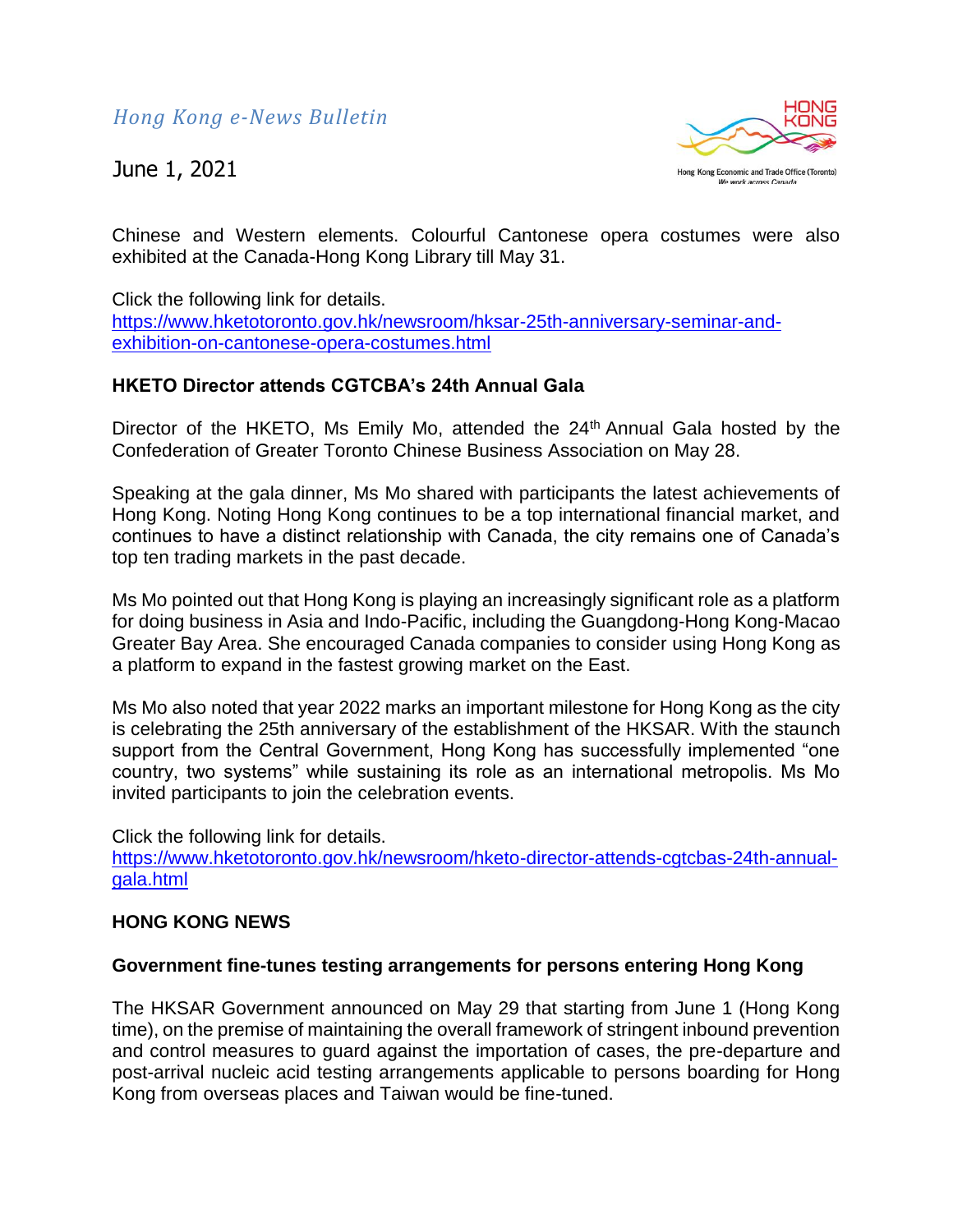June 1, 2021



Starting from June 1 (Hong Kong Time), inbound persons boarding flights from overseas places or Taiwan are only required to present when boarding the negative result proof of a PCR-based nucleic acid test conducted within 48 hours prior to scheduled time of departure and with samples collected by a laboratory or healthcare institution (proof of the 48-hour pre-departure nucleic acid test). They will no longer need to present the documentary proof of the ISO 15189 accreditation or recognition by the relevant authority of the government of the place of the laboratory or the healthcare institution.

Besides, starting from June 1 (Hong Kong Time), for persons travelling to Hong Kong from overseas places or Taiwan that are recovered persons previously infected with COVID-19, they can be exceptionally allowed to board a flight for Hong Kong if they hold the required documentary proof to show that they were infected with the virus 14 to 90 days prior to boarding for Hong Kong and have recovered, and the result of the rapid antigen test (RAT) conducted within 24 hours prior to boarding was negative.

For details of the updated measures, please visit <https://www.info.gov.hk/gia/general/202205/29/P2022052900331.htm>

In addition, the HKSAR Government announced on May 31 the gazettal of the extension of the existing social distancing measures in accordance with the public health emergency regulations under the Prevention and Control of Disease Ordinance, which are to be effective from June 2 to June 15.

The Government announced earlier the adjustments of social distancing measures in three stages. Following the first and second stages of relaxation in social distancing measures since April 21 and May 19, all catering and scheduled premises have been allowed to re-open. Social and economic activities have resumed in an orderly manner, and the daily lives of citizens have largely returned to normalcy. However, with more frequent traffic and social interactions, the emergence of individual infection clusters is expected. In this connection, the Government decided to extend the existing social distancing measures and will continue to closely monitor the epidemic development.

You can click the following link for details of the measures in three phases: <https://www.info.gov.hk/gia/general/202205/31/P2022053100802.htm>

## **InnoHK Launch Ceremony concludes with great success**

The InnoHK Launch Ceremony was successfully held on May 25, marking a new milestone in the HKSAR Government's commitment to promoting Hong Kong's innovation and technology (I&T). As the flagship I&T initiative of the HKSAR Government, InnoHK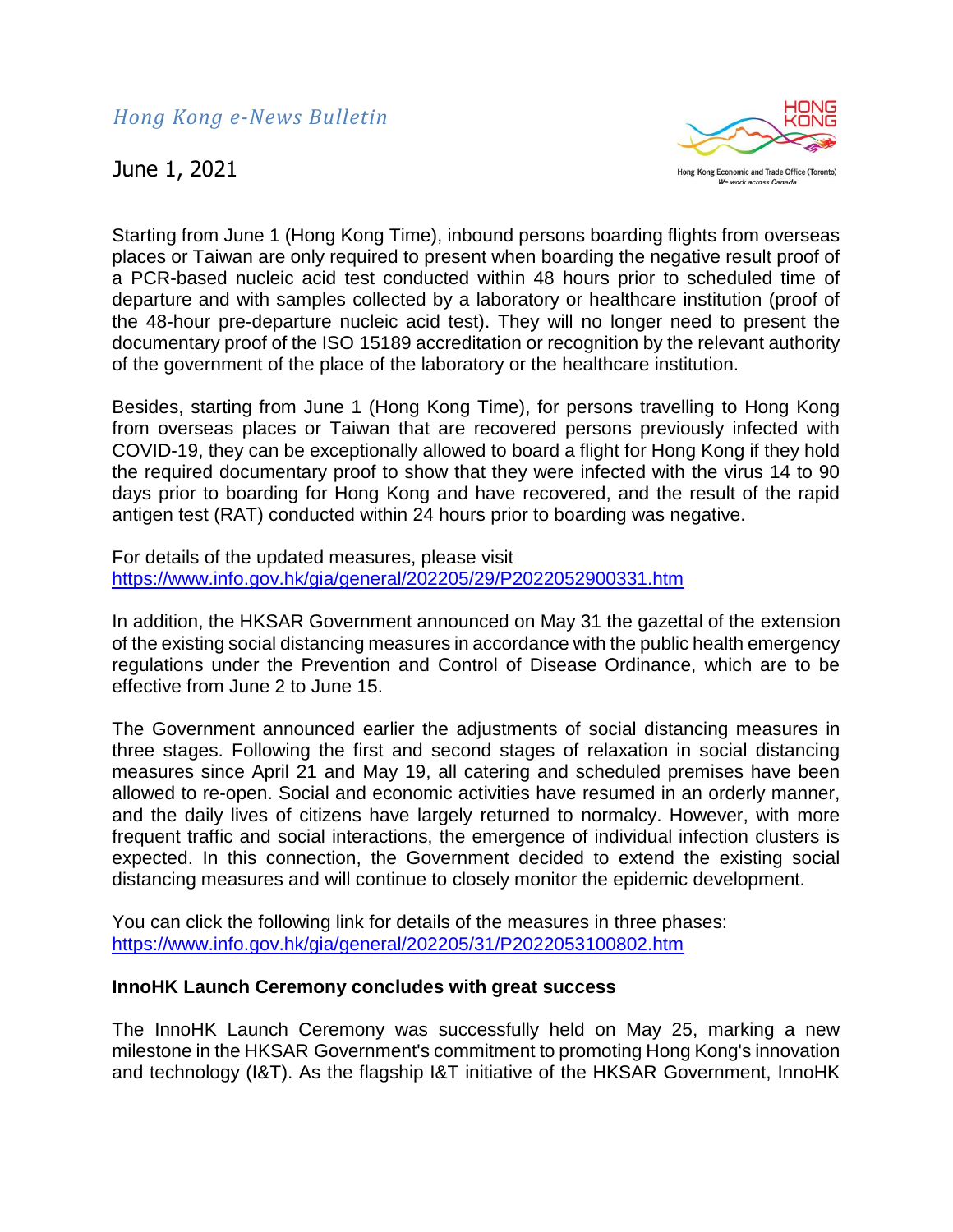

aims to promote global research collaboration with a view to putting Hong Kong on the global advanced technology map.

Addressing the Launch Ceremony, the Chief Executive of the HKSAR, Mrs Carrie Lam, showed her strong faith in the long-term development of Hong Kong's I&T industry, given that Hong Kong is endowed with a series of unparalleled advantages. Coupled with the unequivocal support for Hong Kong to develop into an international I&T hub as highlighted in the National 14th Five-Year Plan last year as well as the immense opportunities brought about by the development of the Guangdong-Hong Kong-Macao Greater Bay Area, there will be a promising path for the development of I&T in Hong Kong.

CE said that these 28 research laboratories will not only translate their impactful research into applications that bring good for humankind but also attract and nurture more research talents, thereby developing Hong Kong into the hub for global research collaboration.

The InnoHK Launch Ceremony was attended physically by more than 300 top-notch researchers of the 28 research laboratories and I&T industry leaders, as well as virtually by hundreds of researchers from the research clusters.

For further details about the 28 research laboratories admitted to InnoHK, please visit the newly launched official website [\(www.innohk.gov.hk\)](https://www.innohk.gov.hk/).

Click the following link for details. <https://www.info.gov.hk/gia/general/202205/25/P2022052500234.htm>

## **SCED urges APEC members to fully support multilateral trading system**

The Secretary for Commerce and Economic Development of the HKSAR, Mr Edward Yau, spoke at two discussion sessions entitled "Supporting the Multilateral Trading System" and "Living in the COVID-19 and beyond" at the Asia-Pacific Economic Cooperation (APEC) Ministers Responsible for Trade (MRT) Meeting in Bangkok, Thailand on May 21 and 22 respectively.

At both discussion sessions, Mr Yau remarked that Hong Kong has all along been a staunch supporter of free and open trade and investment, adding that only with a stable and predictable rules-based multilateral trading system, international trade could be effectively conducted, global resources could be put to gainful use, and the livelihood of our people could be collectively improved.

Mr Yau also stressed the importance of international cooperation and regional integration for economic recovery from the COVID-19 pandemic. Hong Kong strongly believes that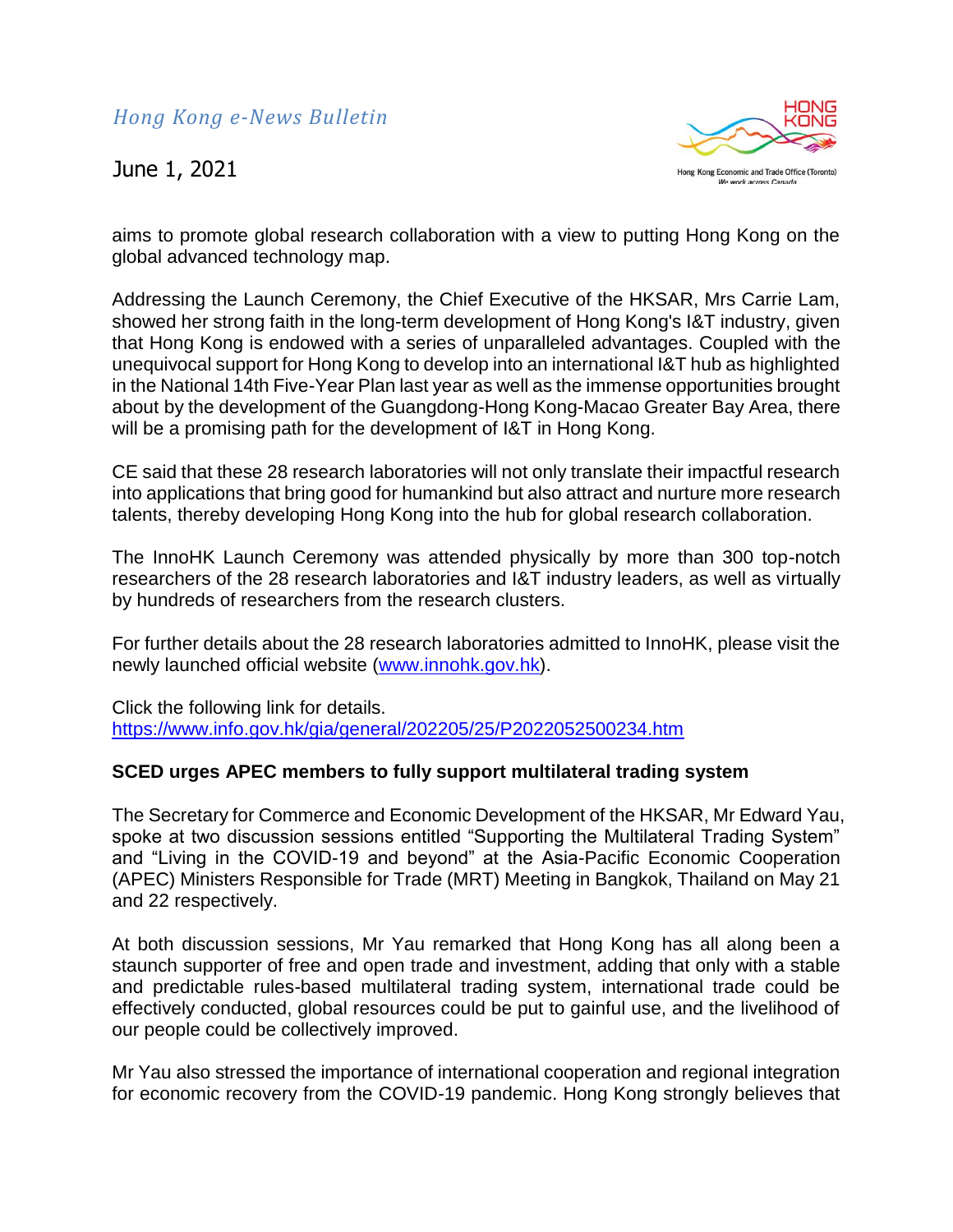

free and open trade and investment play a significant role in reconnecting the region, and is keen and ready to join the Regional Comprehensive Economic Partnership to contribute a part to the building of the wider Free Trade Area of Asia-Pacific (FTAAP).

Mr Yau also participated in a public-private dialogue between MRT and the APEC Business Advisory Council during which he reaffirmed Hong Kong's support for APEC's long-term efforts in advancing towards the realisation of the FTAAP.

This year, APEC has adopted the theme "Open • Connect • Balance", with discussions on topics under three priorities, namely open trade and investment to all opportunities; restoring connectivity in all dimensions; and promoting balance, sustainability and inclusivity in all aspects.

Click the following links for details. <https://www.info.gov.hk/gia/general/202205/21/P2022052100720.htm> <https://www.info.gov.hk/gia/general/202205/22/P2022052200323.htm>

## **HKSAR Government welcomes implementation of ETF Connect**

The China Securities Regulatory Commission and the Securities and Futures Commission issued a joint announcement on May 27 on the in-principle agreement to include eligible exchange-traded funds (ETFs) in Stock Connect. The HKSAR Government warmly welcomes the decision.

The Chief Executive, Mrs Carrie Lam, said that the National 14th Five-Year Plan expresses staunch support for enhancing Hong Kong's function as a global offshore Renminbi (RMB) business hub, as well as deepening and widening the mutual access between financial markets of the Mainland and Hong Kong. Various mutual access programmes including the Shanghai-Hong Kong Stock Connect, Shenzhen-Hong Kong Stock Connect and Bond Connect have thrived over the past few years.

The implementation of mutual access of ETFs marks another milestone in the continual integration of the two capital markets. It will further strengthen Hong Kong's role in connecting financial markets in the Mainland and the rest of the world.

The stock exchanges in Shanghai, Shenzhen and Hong Kong and the China Securities Depository and Clearing Corporation Limited reached an agreement on the overall Stock Connect inclusion arrangements for ETFs at the end of last year.

Click the following link for details. <https://www.info.gov.hk/gia/general/202205/27/P2022052700547.htm>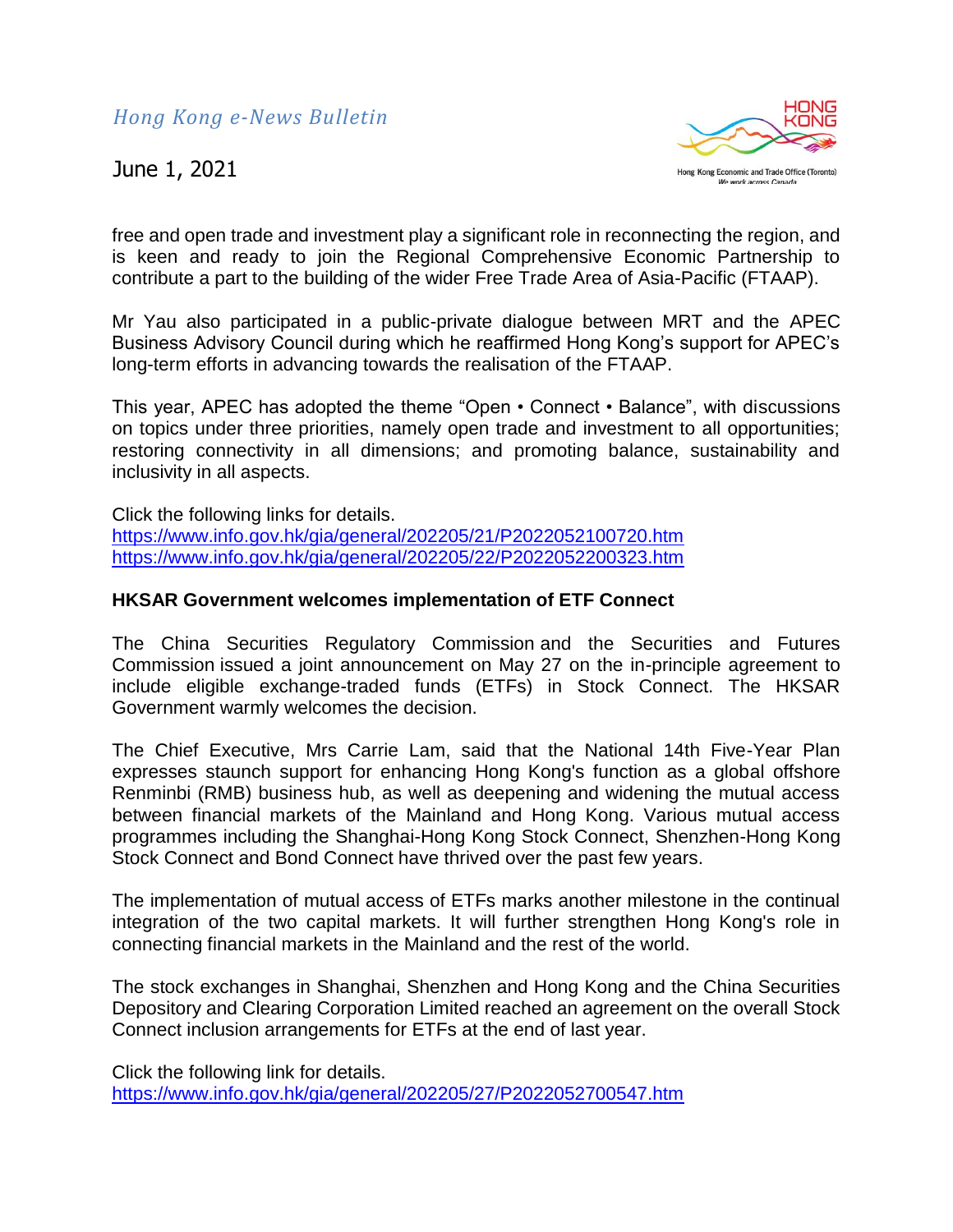

# **Joint guidebook by InvestHK and PwC highlights business opportunities for foreign companies in GBA and winning strategies via Hong Kong**

Invest Hong Kong (InvestHK) on May 26 launched a comprehensive investment guidebook in collaboration with PwC aimed at foreign companies setting up or planning to set up in the Guangdong-Hong Kong-Macao Greater Bay Area (GBA) via Hong Kong, as part of the department's continuous GBA promotion drive.

The guidebook, "A practical guide for setting up in the Guangdong-Hong Kong-Macao Greater Bay Area via Hong Kong", offers practical advice to foreign companies amid the fast-developing landscape of the GBA. The guide presents the latest developments in the GBA - particularly in the areas of innovation and technology, financial services, business and professional services, lifestyle and creative industries, and aviation. It outlines the dynamic landscape of the GBA and the winning strategies to succeed in the region via setting up in Hong Kong.

The full report can be downloaded from the InvestHK website via the following link: [gba.investhk.gov.hk/en/resource-centre/booklet-practical-guide-setting-gba-hong](https://gba.investhk.gov.hk/en/resource-centre/booklet-practical-guide-setting-gba-hong-kong.html)[kong.html](https://gba.investhk.gov.hk/en/resource-centre/booklet-practical-guide-setting-gba-hong-kong.html)

Click the following link for details. <https://www.info.gov.hk/gia/general/202205/26/P2022052400183.htm>

# **AALCO Hong Kong Regional Arbitration Centre officially opens**

The AALCO Hong Kong Regional Arbitration Centre, under the auspices of the Asian-African Legal Consultative Organization (AALCO) and with major support from the Central People's Government, was officially opened on May 25 at the Shanghai Commercial Bank Tower in Central. The Centre forms part of the Hong Kong Legal Hub.

At the opening ceremony, the Secretary for Justice of the HKSAR, Ms Teresa Cheng, SC, said she hoped that the Centre will, together with the existing AALCO arbitration centres in Malaysia, Egypt, Nigeria, Iran and Kenya, stand united by the ideals of friendship and collaboration by promoting trade and investment in the Asian-African region.

The AALCO is the only inter-governmental legal consultative organisation in the Asian and African region comprising almost all the major states from Asia and Africa. Regional arbitration centres under its auspices function as international institutions with the objective of promoting international commercial arbitration in the Asian-African region and providing for the conduction of international arbitrations.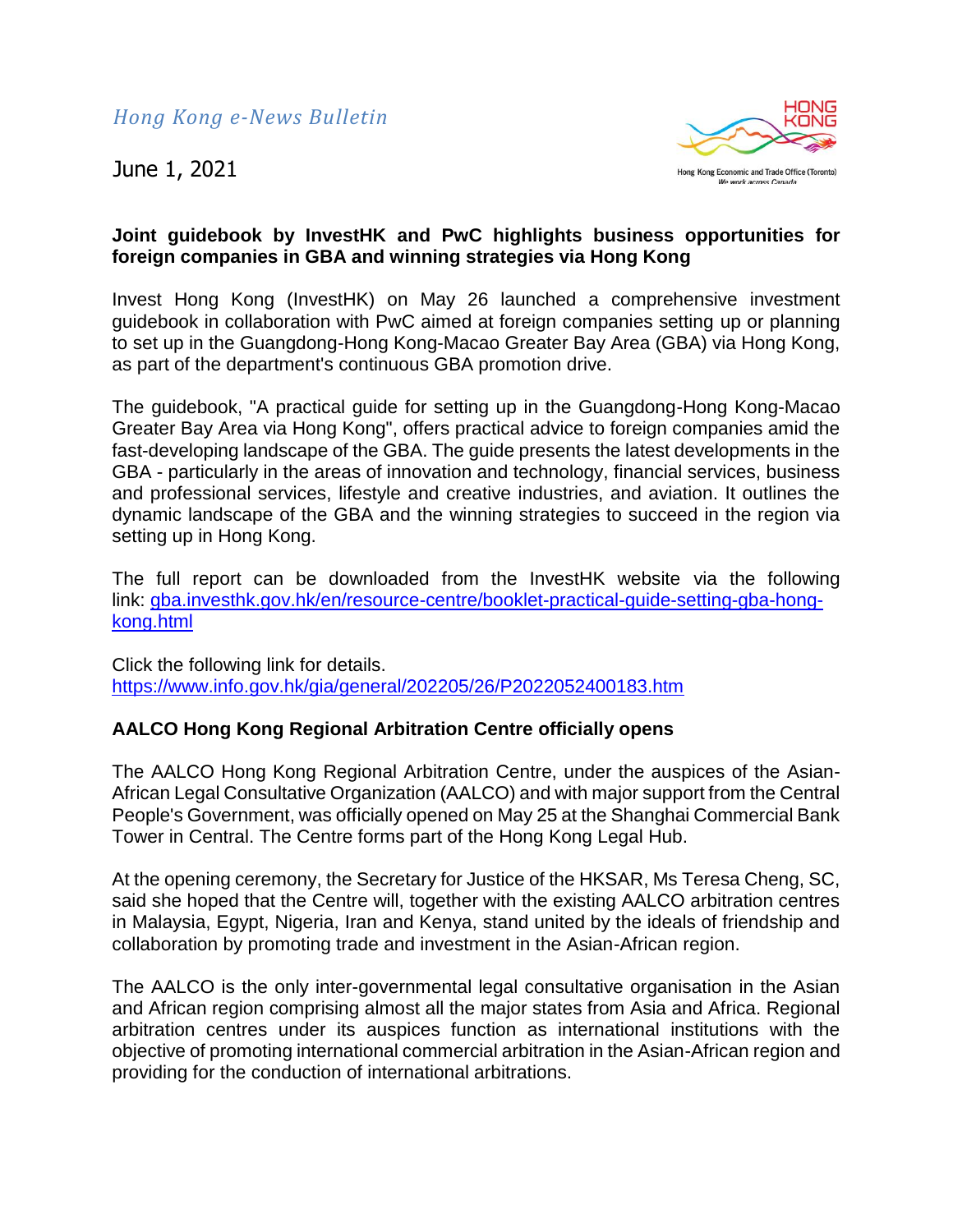

Click the following link for details. <https://www.info.gov.hk/gia/general/202205/25/P2022052500551.htm>

# **HKSAR Government strongly opposes European Commission Report**

The HKSAR Government on May 20 expressed strong opposition to the remarks in the report on Hong Kong issued by the European Commission and the High Representative of the Union for Foreign Affairs and Security Policy (the Report).

The HKSAR Government strongly opposed the various unfounded criticisms and misleading comments against the HKSAR Government in the Report. The HKSAR is an inalienable part of the People's Republic of China, is a local administrative region that enjoys a high degree of autonomy under "one country, two systems" and comes directly under the Central People's Government. The HKSAR Government urges again the EU to respect the international law and basic norms governing international relations, and to stop interfering into the internal affairs of China through Hong Kong affairs.

Click the following link for details. <https://www.info.gov.hk/gia/general/202205/20/P2022052000686.htm>

## **Import of poultry meat and products from areas in Canada suspended**

The Centre for Food Safety (CFS) of the Food and Environmental Hygiene Department of the HKSAR Government announced on May 23 and 30 that in view of notifications from the World Organisation for Animal Health about outbreaks of highly pathogenic H5N1 avian influenza in areas in Canada, the CFS has instructed the trade to suspend the import of poultry meat and products (including poultry eggs) from the relevant areas with immediate effect to protect public health in Hong Kong.

The relevant areas in Canada are as follows:

- County of Two Hills No. 21 of Alberta Province
- Rural Municipality of Baildon No. 131 of Saskatchewan Province
- City of Abbotsford in the Province of British Columbia

A CFS spokesman said that according to the Census and Statistics Department, Hong Kong imported about 4 tonnes of frozen poultry meat from Canada in the first three months of this year.

Click the following links for details. <https://www.info.gov.hk/gia/general/202205/23/P2022052300460.htm> <https://www.info.gov.hk/gia/general/202205/30/P2022053000457.htm>